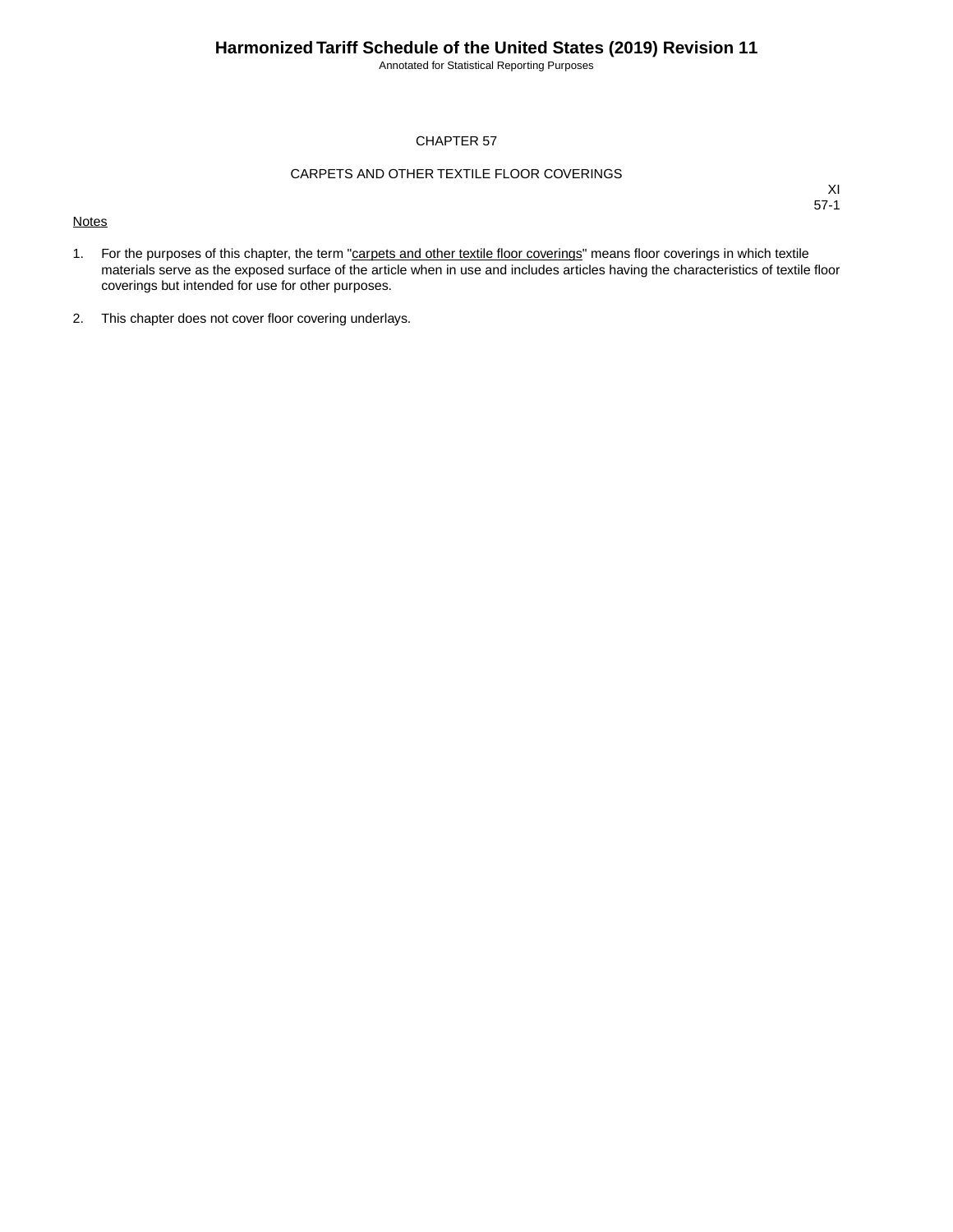Annotated for Statistical Reporting Purposes

| Heading/      | Stat.       |                                                                                                              | Unit                              |                             | Rates of Duty     |                |
|---------------|-------------|--------------------------------------------------------------------------------------------------------------|-----------------------------------|-----------------------------|-------------------|----------------|
| Subheading    | Suf-<br>fix | Article Description                                                                                          | of<br>Quantity                    | General                     | Special           | $\overline{2}$ |
| 5701          |             | Carpets and other textile floor coverings, knotted, whether or                                               |                                   |                             |                   |                |
|               |             | not made up:                                                                                                 |                                   |                             |                   |                |
| 5701.10       |             | Of wool or fine animal hair:                                                                                 |                                   |                             |                   |                |
|               |             | In which the pile was hand-inserted or hand-knotted                                                          |                                   |                             |                   |                |
|               |             | during weaving or knitting, with over 50 percent by<br>weight of the pile being hair of the alpaca, guanaco, |                                   |                             |                   |                |
|               |             | huarizo, llama, misti, suri or any combination of these                                                      |                                   |                             |                   |                |
|               |             | hairs:                                                                                                       |                                   |                             |                   |                |
| 5701.10.13 00 |             | Certified hand-loomed and folklore products                                                                  | $m^2$                             | Free <sup>1/</sup>          |                   | 45%            |
|               |             |                                                                                                              | kg                                |                             |                   |                |
| 5701.10.16 00 |             |                                                                                                              | $m2$                              | $\text{Free}^{\frac{1}{2}}$ |                   | 45%            |
|               |             |                                                                                                              | kg                                |                             |                   |                |
| 5701.10.40 00 |             | Other:                                                                                                       |                                   |                             |                   |                |
|               |             | Hand-hooked, that is, in which the tufts were<br>inserted and knotted by hand or by means of a               |                                   |                             |                   |                |
|               |             |                                                                                                              | m <sup>2</sup> Free <sup>27</sup> |                             |                   | 45%            |
|               |             |                                                                                                              | kg                                |                             |                   |                |
| 5701.10.90 00 |             |                                                                                                              |                                   |                             | Free (AU, BH, CA, | 45%            |
|               |             |                                                                                                              | kg                                |                             | CL, CO, IL, JO,   |                |
|               |             |                                                                                                              |                                   |                             | KR, MA, MX, NP,   |                |
|               |             |                                                                                                              |                                   |                             | OM, P, PA, PE,    |                |
| 5701.90       |             | Of other textile materials:                                                                                  |                                   |                             | SG)               |                |
| 5701.90.10    |             | With pile inserted and knotted during weaving or                                                             |                                   |                             |                   |                |
|               |             |                                                                                                              |                                   | Free <sup>1/</sup>          |                   | 45%            |
|               | 10          |                                                                                                              | m <sup>2</sup>                    |                             |                   |                |
|               |             |                                                                                                              | kg                                |                             |                   |                |
|               |             | Other:                                                                                                       |                                   |                             |                   |                |
|               | 20          |                                                                                                              | $\mathsf{Im}^2$                   |                             |                   |                |
|               |             |                                                                                                              | kg                                |                             |                   |                |
|               | 30          |                                                                                                              |                                   |                             |                   |                |
|               |             |                                                                                                              | kg                                |                             |                   |                |
|               | 90          |                                                                                                              | $\rm{m}^2$                        |                             |                   |                |
|               |             |                                                                                                              | kg                                |                             |                   |                |
| 5701.90.20    |             |                                                                                                              |                                   | Free <sup>27</sup>          |                   | 60%            |
|               | 10          | Hand-hooked, that is, in which the tufts were<br>inserted and knotted by hand or by means of a               |                                   |                             |                   |                |
|               |             |                                                                                                              | m <sup>2</sup>                    |                             |                   |                |
|               |             |                                                                                                              | l kg                              |                             |                   |                |
|               |             | Other:                                                                                                       |                                   |                             |                   |                |
|               | 20          |                                                                                                              | m <sup>2</sup>                    |                             |                   |                |
|               |             |                                                                                                              | kg                                |                             |                   |                |
|               | 30          |                                                                                                              | m <sup>2</sup>                    |                             |                   |                |
|               |             |                                                                                                              | kg                                |                             |                   |                |
|               | 90          |                                                                                                              | m <sup>2</sup>                    |                             |                   |                |
|               |             |                                                                                                              | kg                                |                             |                   |                |
|               |             |                                                                                                              |                                   |                             |                   |                |
|               |             |                                                                                                              |                                   |                             |                   |                |
|               |             |                                                                                                              |                                   |                             |                   |                |
|               |             |                                                                                                              |                                   |                             |                   |                |
|               |             |                                                                                                              |                                   |                             |                   |                |
|               |             |                                                                                                              |                                   |                             |                   |                |
|               |             |                                                                                                              |                                   |                             |                   |                |
|               |             |                                                                                                              |                                   |                             |                   |                |
|               |             |                                                                                                              |                                   |                             |                   |                |
|               |             |                                                                                                              |                                   |                             |                   |                |
|               |             |                                                                                                              |                                   |                             |                   |                |
|               |             |                                                                                                              |                                   |                             |                   |                |
|               |             |                                                                                                              |                                   |                             |                   |                |
|               |             |                                                                                                              |                                   |                             |                   |                |
|               |             |                                                                                                              |                                   |                             |                   |                |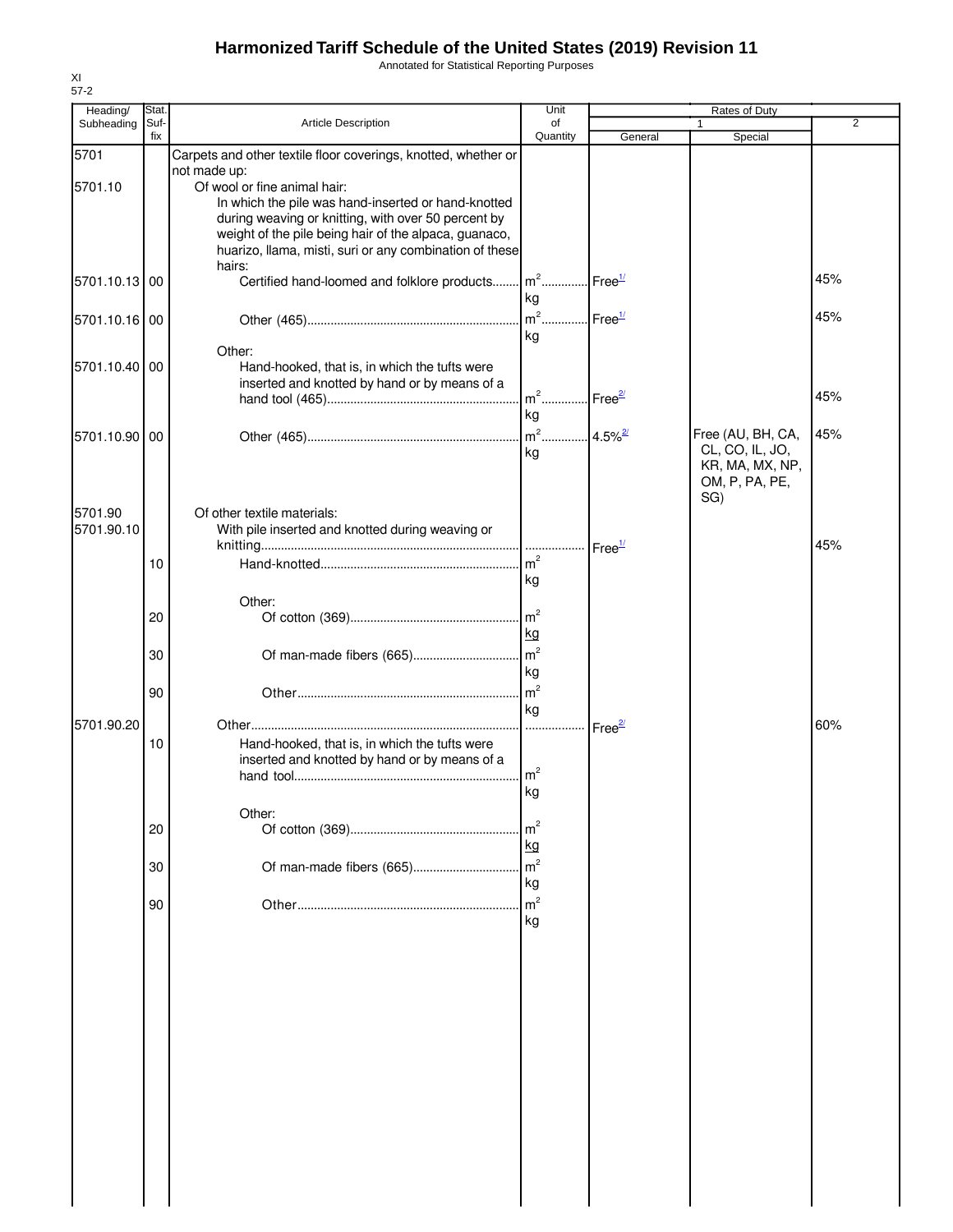Annotated for Statistical Reporting Purposes

| Heading/                 | Stat.       |                                                                                                                                                                                | Unit                 |                    | Rates of Duty |                       |
|--------------------------|-------------|--------------------------------------------------------------------------------------------------------------------------------------------------------------------------------|----------------------|--------------------|---------------|-----------------------|
| Subheading               | Suf-<br>fix | Article Description                                                                                                                                                            | of<br>Quantity       | General            | Special       | $\overline{2}$        |
| 5702                     |             | Carpets and other textile floor coverings, woven, not tufted or<br>flocked, whether or not made up, including "Kelem",<br>"Schumacks", "Karamanie" and similar handwoven rugs: |                      |                    |               |                       |
| 5702.10                  |             | "Kelem", "Schumacks", "Karamanie" and similar hand<br>woven rugs:                                                                                                              |                      |                    |               |                       |
| 5702.10.10 00            |             | Certified hand-loomed and folklore products                                                                                                                                    | $m2$<br>kg           | Free <sup>1/</sup> |               | 45%                   |
| 5702.10.90               |             |                                                                                                                                                                                |                      | Free <sup>1/</sup> |               | 45%                   |
|                          | 10          |                                                                                                                                                                                | kg                   |                    |               |                       |
|                          | 20          |                                                                                                                                                                                | $\mathsf{m}^2$<br>kg |                    |               |                       |
|                          | 30          |                                                                                                                                                                                | kg                   |                    |               |                       |
|                          | 90          |                                                                                                                                                                                | m <sup>2</sup>       |                    |               |                       |
| 5702.20<br>5702.20.10 00 |             | Floor coverings of coconut fibers (coir):                                                                                                                                      | kg<br>$m2$ .         | Free <sup>1/</sup> |               | \$1.29/m <sup>2</sup> |
|                          |             |                                                                                                                                                                                | kg                   |                    |               |                       |
| 5702.20.20 00            |             |                                                                                                                                                                                | $m2$ .<br>kg         | Free <sup>1/</sup> |               | 16%                   |
|                          |             |                                                                                                                                                                                |                      |                    |               |                       |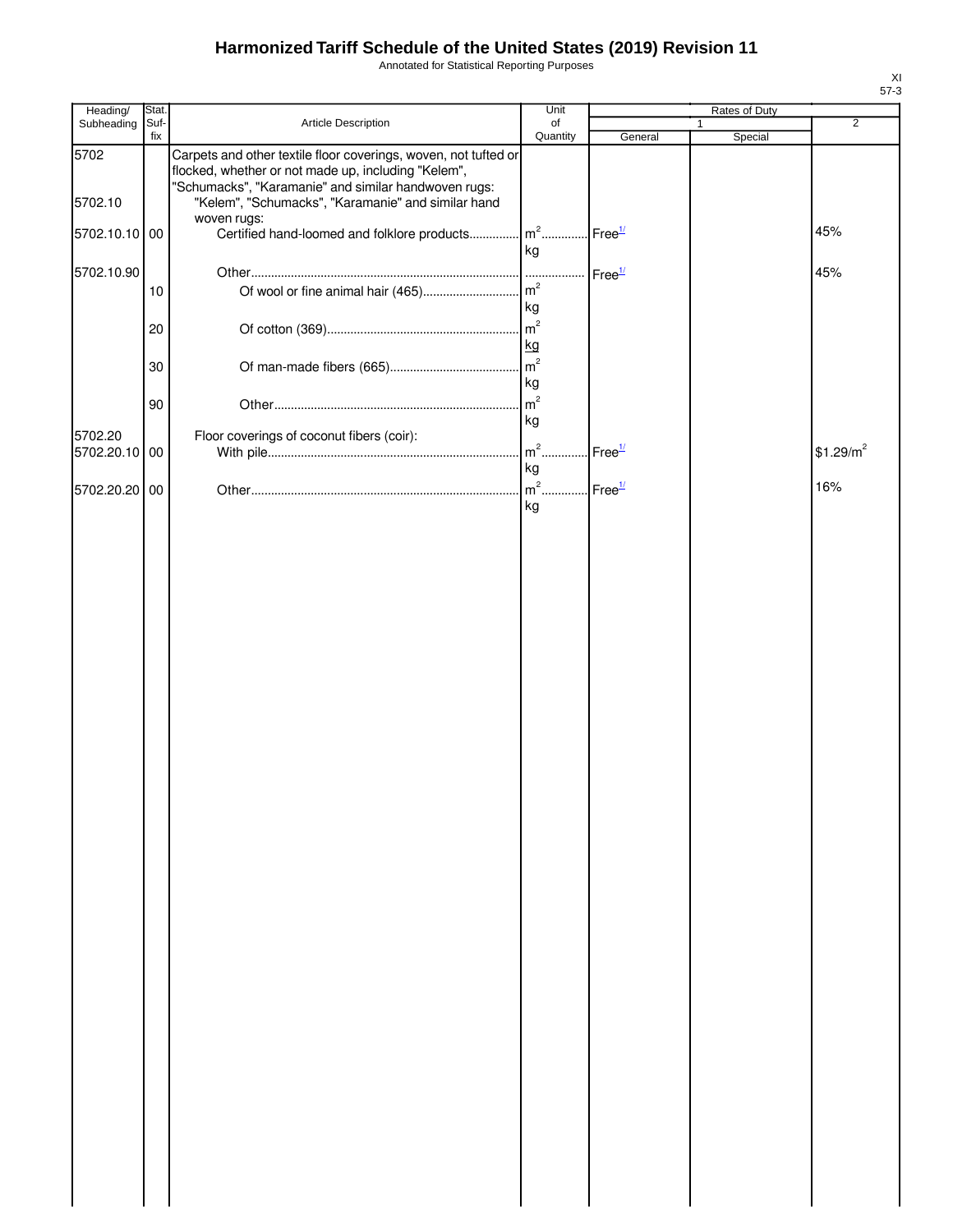Annotated for Statistical Reporting Purposes

| Heading/                                | Stat.       |                                                                                                                                                                                                                                                                                                                                                                                  | Unit                                    |                             | Rates of Duty                                                                                |                |
|-----------------------------------------|-------------|----------------------------------------------------------------------------------------------------------------------------------------------------------------------------------------------------------------------------------------------------------------------------------------------------------------------------------------------------------------------------------|-----------------------------------------|-----------------------------|----------------------------------------------------------------------------------------------|----------------|
| Subheading                              | Suf-<br>fix | <b>Article Description</b>                                                                                                                                                                                                                                                                                                                                                       | of<br>Quantity                          | General                     | Special                                                                                      | $\overline{2}$ |
| 5702 (con.)<br>5702.31<br>5702.31.10 00 |             | Carpets and other textile floor coverings, woven, not tufted or<br>flocked, whether or not made up, including "Kelem",<br>"Schumacks", "Karamanie" and similar handwoven rugs: (con.)<br>Other, of pile construction, not made up:<br>Of wool or fine animal hair:<br>Wilton (including brussels) and velvet (including<br>tapestry) floor coverings and floor coverings of like | $m2$                                    | $8\%$ <sup>1/</sup>         | Free (AU, BH, CA,                                                                            | 60%            |
| 5702.31.20 00                           |             |                                                                                                                                                                                                                                                                                                                                                                                  | kg<br>$\mathsf{m}^2$<br>kg              | $4\%$ <sup>1/</sup>         | CL, CO, IL, JO,<br>KR, MA, MX, OM,<br>P, PA, PE, SG)<br>Free (AU, BH, CA,<br>CL, CO, IL, JO, | 60%            |
| 5702.32<br>5702.32.10 00                |             | Of man-made textile materials:<br>Wilton (including brussels) and velvet (including<br>tapestry) floor coverings and floor coverings of like                                                                                                                                                                                                                                     |                                         |                             | KR, MA, MX, NP,<br>OM, P, PA, PE,<br>SG)                                                     |                |
|                                         |             |                                                                                                                                                                                                                                                                                                                                                                                  | $m2$<br>kg                              | $8\%$ <sup>1/</sup>         | Free (AU, BH, CA,<br>CL, CO, IL, JO,<br>KR, MA, MX, OM,<br>P, PA, PE, SG)                    | 60%            |
| 5702.32.20 00                           |             |                                                                                                                                                                                                                                                                                                                                                                                  | $m2$<br>kg                              | $7\%$ <sup>1/</sup>         | Free (AU, BH, CA,<br>CL, CO, IL, JO,<br>KR, MA, MX, OM,<br>P, PA, PE, SG)                    | 60%            |
| 5702.39<br>5702.39.10 00                |             | Of other textile materials:                                                                                                                                                                                                                                                                                                                                                      | $\mathsf{Im}^2$<br>kg                   | $\text{Free}^{\frac{1}{2}}$ |                                                                                              | 35%            |
| 5702.39.20                              |             |                                                                                                                                                                                                                                                                                                                                                                                  |                                         | $3.6\%$ <sup>1/</sup>       | Free (AU, BH, CA,<br>CL, CO, E <sup>*</sup> , IL, JO,<br>KR, MA, MX, OM,<br>P, PA, PE, SG)   | 60%            |
|                                         | 10          |                                                                                                                                                                                                                                                                                                                                                                                  | $\mathsf{Im}^2$<br>kg<br>m <sup>2</sup> |                             |                                                                                              |                |
|                                         | 90          |                                                                                                                                                                                                                                                                                                                                                                                  | kg                                      |                             |                                                                                              |                |
|                                         |             |                                                                                                                                                                                                                                                                                                                                                                                  |                                         |                             |                                                                                              |                |
|                                         |             |                                                                                                                                                                                                                                                                                                                                                                                  |                                         |                             |                                                                                              |                |
|                                         |             |                                                                                                                                                                                                                                                                                                                                                                                  |                                         |                             |                                                                                              |                |
|                                         |             |                                                                                                                                                                                                                                                                                                                                                                                  |                                         |                             |                                                                                              |                |
|                                         |             |                                                                                                                                                                                                                                                                                                                                                                                  |                                         |                             |                                                                                              |                |
|                                         |             |                                                                                                                                                                                                                                                                                                                                                                                  |                                         |                             |                                                                                              |                |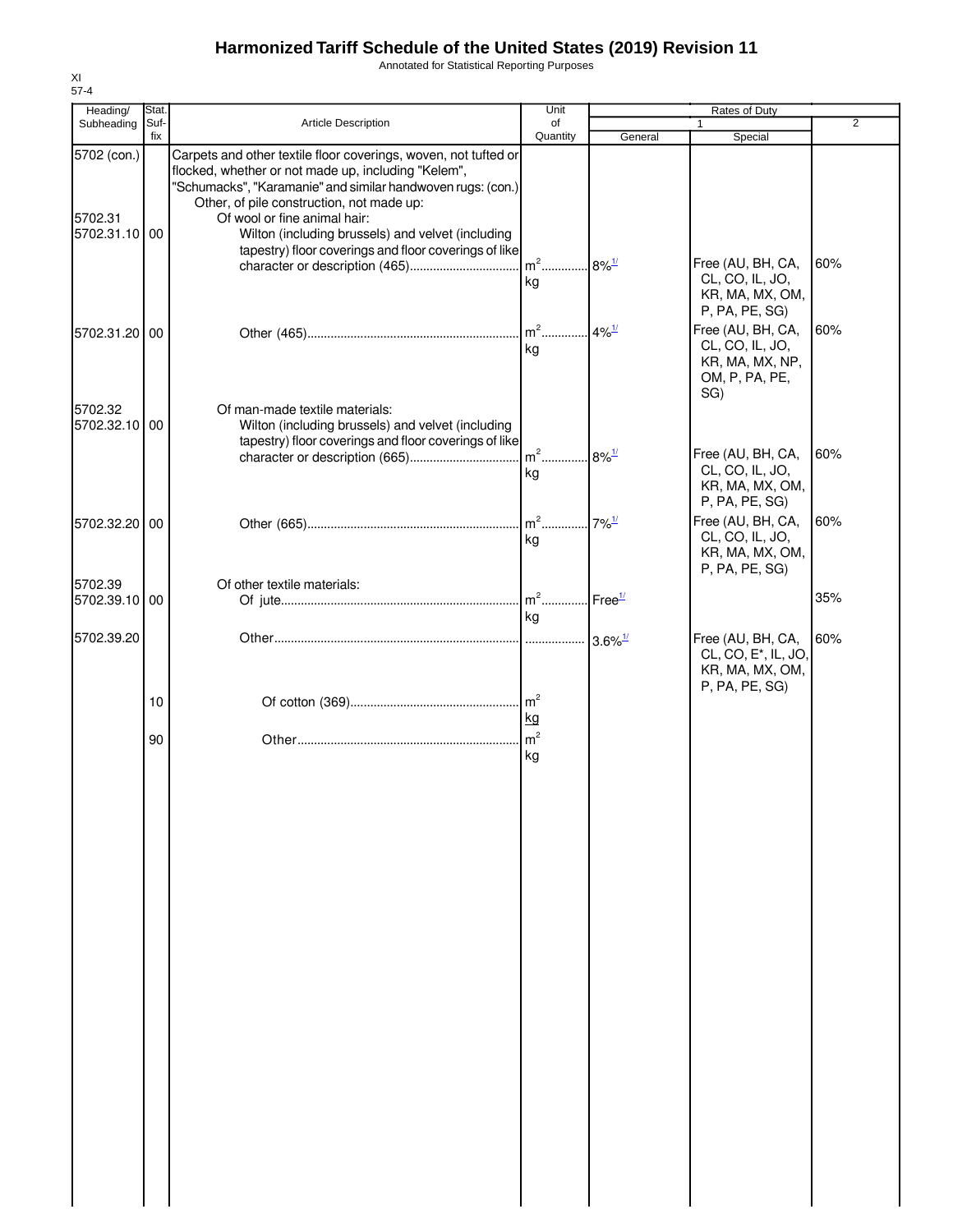Annotated for Statistical Reporting Purposes

| Heading/                             | Stat.       |                                                                                                                                                                                                                                                                                                                                                                              | Unit                 |                    | Rates of Duty                                                                                        |     |
|--------------------------------------|-------------|------------------------------------------------------------------------------------------------------------------------------------------------------------------------------------------------------------------------------------------------------------------------------------------------------------------------------------------------------------------------------|----------------------|--------------------|------------------------------------------------------------------------------------------------------|-----|
| Subheading                           | Suf-<br>fix | Article Description                                                                                                                                                                                                                                                                                                                                                          | of<br>Quantity       | General            | $\mathbf{1}$<br>Special                                                                              | 2   |
| 5702 (con.)<br>5702.41<br>5702.41.10 | 00          | Carpets and other textile floor coverings, woven, not tufted or<br>flocked, whether or not made up, including "Kelem",<br>"Schumacks", "Karamanie" and similar handwoven rugs: (con.)<br>Other, of pile construction, made up:<br>Of wool or fine animal hair:<br>Wilton (including brussels) and velvet (including<br>tapestry) floor coverings and floor coverings of like | $m2$                 | Free <sup>1/</sup> |                                                                                                      | 60% |
| 5702.41.20 00                        |             |                                                                                                                                                                                                                                                                                                                                                                              | kg<br>$m2$           | Free <sup>1/</sup> |                                                                                                      | 60% |
| 5702.42<br>5702.42.10 00             |             | Of man-made textile materials:<br>Wilton (including brussels) and velvet (including<br>tapestry) floor coverings and floor coverings of like                                                                                                                                                                                                                                 | kg<br>$m2$<br>kg     | Free <sup>1/</sup> |                                                                                                      | 60% |
|                                      |             |                                                                                                                                                                                                                                                                                                                                                                              |                      |                    |                                                                                                      |     |
| 5702.42.20                           | 20<br>80    | Not made on a power-driven loom (665) m <sup>2</sup>                                                                                                                                                                                                                                                                                                                         | kg<br>m <sup>2</sup> | Free <sup>1/</sup> |                                                                                                      | 60% |
| 5702.49                              |             | Of other textile materials:                                                                                                                                                                                                                                                                                                                                                  | kg                   |                    |                                                                                                      |     |
| 5702.49.10                           | 20          | Not made on a power-driven loom (369) m <sup>2</sup>                                                                                                                                                                                                                                                                                                                         | kg                   | Free <sup>1/</sup> |                                                                                                      | 35% |
|                                      | 80          |                                                                                                                                                                                                                                                                                                                                                                              |                      |                    |                                                                                                      |     |
| 5702.49.15 00                        |             |                                                                                                                                                                                                                                                                                                                                                                              |                      | Free <sup>1/</sup> |                                                                                                      | 35% |
| 5702.49.20                           | 00          |                                                                                                                                                                                                                                                                                                                                                                              | kg                   |                    | Free (AU, B, BH,<br>CA, CL, CO, E <sup>*</sup> , IL,<br>JO, KR, MA, MX,<br>NP, OM, P, PA,<br>PE, SG) | 60% |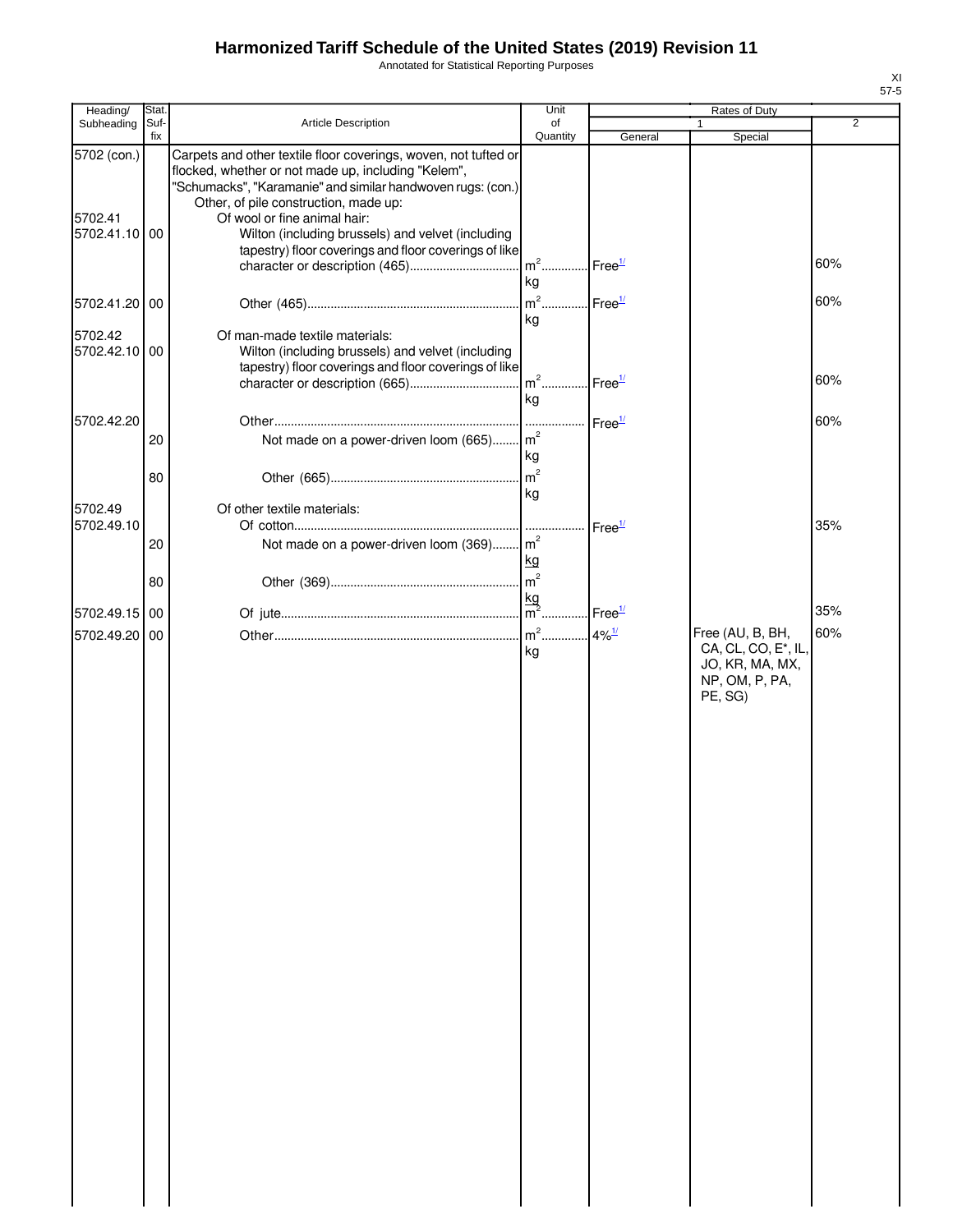Annotated for Statistical Reporting Purposes

| Heading/      | Stat.       |                                                                                                                                              | Unit                 |                       | Rates of Duty                                                                    |                |
|---------------|-------------|----------------------------------------------------------------------------------------------------------------------------------------------|----------------------|-----------------------|----------------------------------------------------------------------------------|----------------|
| Subheading    | Suf-<br>fix | Article Description                                                                                                                          | of<br>Quantity       | General               | 1<br>Special                                                                     | $\overline{2}$ |
| 5702 (con.)   |             | Carpets and other textile floor coverings, woven, not tufted or<br>flocked, whether or not made up, including "Kelem",                       |                      |                       |                                                                                  |                |
| 5702.50       |             | "Schumacks", "Karamanie" and similar handwoven rugs: (con.)<br>Other, not of pile construction, not made up:<br>Of wool or fine animal hair: |                      |                       |                                                                                  |                |
| 5702.50.20 00 |             | Woven, but not made on a power-driven loom                                                                                                   | $m2$<br>kg           | $4.3\%$ <sup>1/</sup> | Free (A, AU, BH,<br>CA, CL, CO, D, IL,                                           | 45%            |
|               |             |                                                                                                                                              |                      |                       | JO, KR, MA, MX,<br>OM, P, PA, PE,<br>SG)                                         |                |
| 5702.50.40 00 |             |                                                                                                                                              | $m2$ .<br>kg         | $6.3\%$ <sup>1/</sup> | Free (AU, BH, CA,<br>CL, CO, IL, JO,<br>KR, MA, MX, NP,<br>OM, P, PA, PE,<br>SG) | 60%            |
| 5702.50.52 00 |             | Of man-made textile materials (665)                                                                                                          | $\mathbf{m}^2$<br>kg | $4.7\%$ <sup>1/</sup> | Free (AU, BH, CA,<br>CL, CO, IL, JO,<br>KR, MA, MX, OM,<br>P, PA, PE, SG)        | 40%            |
|               |             | Of other textile materials:                                                                                                                  | $m2$ .               |                       | Free (AU, BH, CA,                                                                | 45%            |
| 5702.50.56 00 |             |                                                                                                                                              | kg                   | $6.8\%$ <sup>1/</sup> | CL, CO, IL, JO,                                                                  |                |
|               |             |                                                                                                                                              |                      |                       | KR, MA, MX, OM,<br>P, PA, PE, SG)                                                |                |
| 5702.50.59 00 |             |                                                                                                                                              | $m2$                 | $2.7\%$ <sup>1/</sup> | Free (AU, BH, CA,<br>CL, CO, E <sup>*</sup> , IL, JO,                            | 40%            |
|               |             |                                                                                                                                              | kg                   |                       | KR, MA, MX, NP,<br>OM, P, PA, PE,<br>SG)                                         |                |
|               |             |                                                                                                                                              |                      |                       |                                                                                  |                |
|               |             |                                                                                                                                              |                      |                       |                                                                                  |                |
|               |             |                                                                                                                                              |                      |                       |                                                                                  |                |
|               |             |                                                                                                                                              |                      |                       |                                                                                  |                |
|               |             |                                                                                                                                              |                      |                       |                                                                                  |                |
|               |             |                                                                                                                                              |                      |                       |                                                                                  |                |
|               |             |                                                                                                                                              |                      |                       |                                                                                  |                |
|               |             |                                                                                                                                              |                      |                       |                                                                                  |                |
|               |             |                                                                                                                                              |                      |                       |                                                                                  |                |
|               |             |                                                                                                                                              |                      |                       |                                                                                  |                |
|               |             |                                                                                                                                              |                      |                       |                                                                                  |                |
|               |             |                                                                                                                                              |                      |                       |                                                                                  |                |
|               |             |                                                                                                                                              |                      |                       |                                                                                  |                |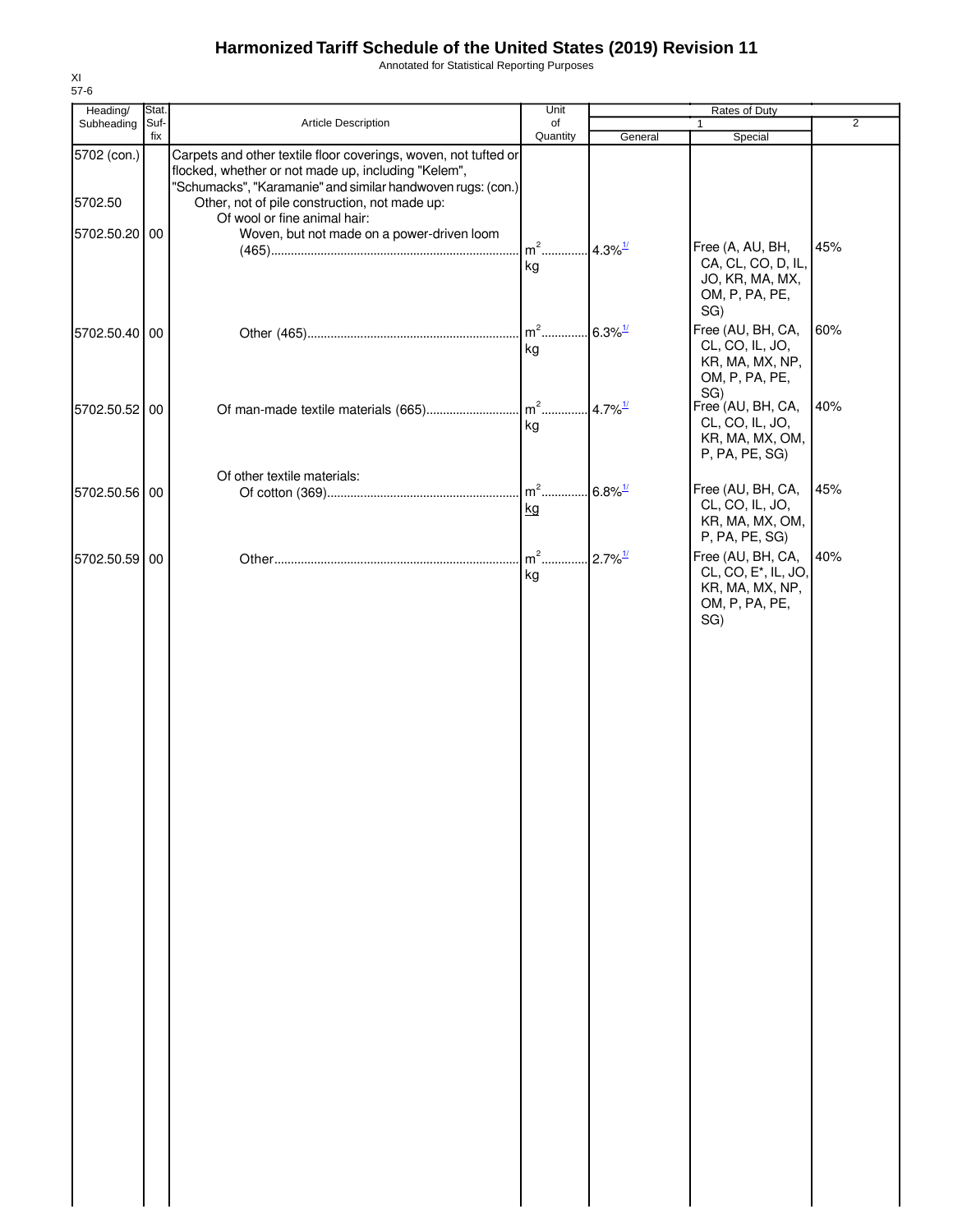Annotated for Statistical Reporting Purposes

| ۰, |  |
|----|--|

| Heading/                             | Stat.       |                                                                                                                                                                                                                                                                                                                                                         | Unit                                    |                        | Rates of Duty                                                                          |                |
|--------------------------------------|-------------|---------------------------------------------------------------------------------------------------------------------------------------------------------------------------------------------------------------------------------------------------------------------------------------------------------------------------------------------------------|-----------------------------------------|------------------------|----------------------------------------------------------------------------------------|----------------|
| Subheading                           | Suf-<br>fix | <b>Article Description</b>                                                                                                                                                                                                                                                                                                                              | of<br>Quantity                          | General                | $\mathbf{1}$<br>Special                                                                | $\overline{2}$ |
| 5702 (con.)<br>5702.91<br>5702.91.20 | 00          | Carpets and other textile floor coverings, woven, not tufted or<br>flocked, whether or not made up, including "Kelem",<br>"Schumacks", "Karamanie" and similar handwoven rugs: (con.)<br>Other, not of pile construction, made up:<br>Of wool or fine animal hair:<br>Woven, but not made on a power-driven loom:<br>Certified hand-loomed and folklore |                                         |                        |                                                                                        |                |
|                                      |             |                                                                                                                                                                                                                                                                                                                                                         | m <sup>2</sup> Free <sup>1/</sup><br>kg |                        |                                                                                        | 45%            |
| 5702.91.30 00                        |             |                                                                                                                                                                                                                                                                                                                                                         | $\mathsf{m}^2$<br>kg                    | $.4.3\%$ <sup>1/</sup> | Free (A, AU, BH,<br>CA, CL, CO, D, IL,<br>JO, KR, MA, MX,<br>NP, OM, P, PA,<br>PE, SG) | 45%            |
| 5702.91.40 00                        |             |                                                                                                                                                                                                                                                                                                                                                         | $\mathsf{m}^2$<br>kg                    | $3.6\%$ <sup>1/</sup>  | Free (AU, BH, CA,<br>CL, CO, IL, JO,<br>KR, MA, MX, NP,<br>OM, P, PA, PE,<br>SG)       | 60%            |
| 5702.92                              |             | Of man-made textile materials:                                                                                                                                                                                                                                                                                                                          |                                         |                        |                                                                                        |                |
| 5702.92.10 00                        |             | Woven, but not made on a power-driven loom                                                                                                                                                                                                                                                                                                              | $m2$                                    | $2.7\%$ <sup>1/</sup>  | Free (A, AU, BH,                                                                       | 40%            |
|                                      |             |                                                                                                                                                                                                                                                                                                                                                         | kg                                      |                        | CA, CL, CO, D, IL,<br>JO, KR, MA, MX,<br>OM, P, PA, PE,<br>SG)                         |                |
| 5702.92.90                           | 00          |                                                                                                                                                                                                                                                                                                                                                         | kg                                      | $2.7\%$ <sup>1/</sup>  | Free (AU, BH, CA,<br>CL, CO, IL, JO,<br>KR, MA, MX, NP,<br>OM, P, PA, PE,<br>SG)       | 40%            |
| 5702.99                              |             | Of other textile materials:                                                                                                                                                                                                                                                                                                                             |                                         |                        |                                                                                        |                |
| 5702.99.05 00                        |             | Of cotton:<br>Woven, but not made on a power-driven loom                                                                                                                                                                                                                                                                                                |                                         |                        |                                                                                        |                |
|                                      |             |                                                                                                                                                                                                                                                                                                                                                         | kg                                      | $.6.8\%$ <sup>1/</sup> | Free (A, AU, BH,<br>CA, CL, CO, D, IL,<br>JO, KR, MA, MX,<br>OM, P, PA, PE,<br>SG)     | 45%            |
| 5702.99.15 00                        |             |                                                                                                                                                                                                                                                                                                                                                         | m <sup>2</sup> 6.8% <sup>1/</sup>       |                        | Free (AU, BH, CA,                                                                      | 45%            |
|                                      |             |                                                                                                                                                                                                                                                                                                                                                         | kg                                      |                        | CL, CO, IL, JO,<br>KR, MA, MX, NP,<br>OM, P, PA, PE,<br>SG)                            |                |
| 5702.99.20 00                        |             |                                                                                                                                                                                                                                                                                                                                                         | $m2$ .<br>kg                            | $2.7\%$ <sup>1/</sup>  | Free (A, AU, BH,<br>CA, CL, CO, D, E,<br>IL, JO, KR, MA,<br>MX, OM, P, PA,<br>PE, SG)  | 40%            |
|                                      |             |                                                                                                                                                                                                                                                                                                                                                         |                                         |                        |                                                                                        |                |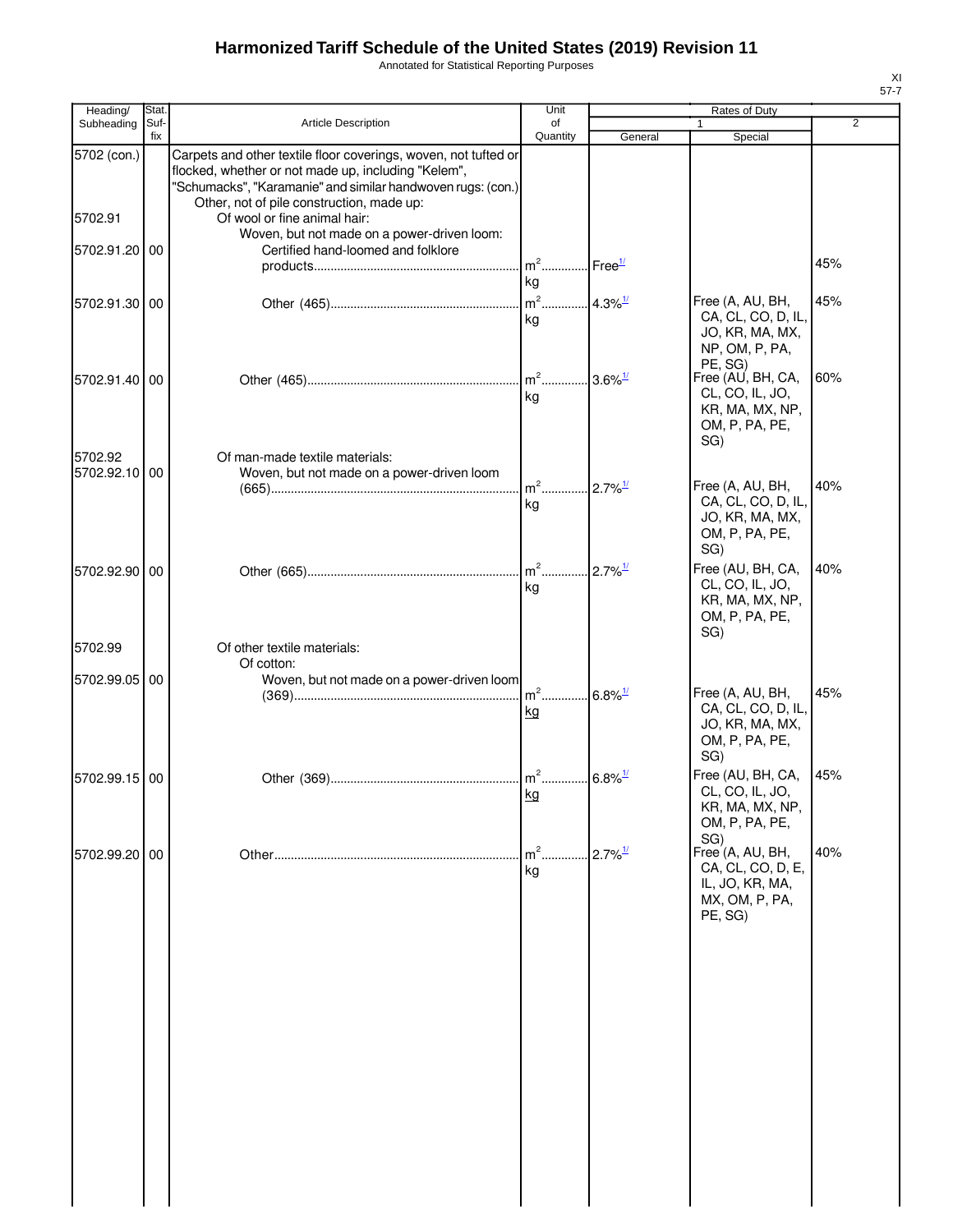Annotated for Statistical Reporting Purposes

| Heading/                 | Stat.       |                                                                                                                                                            | Unit                  |                       | Rates of Duty                                                                                 |                |
|--------------------------|-------------|------------------------------------------------------------------------------------------------------------------------------------------------------------|-----------------------|-----------------------|-----------------------------------------------------------------------------------------------|----------------|
| Subheading               | Suf-<br>fix | <b>Article Description</b>                                                                                                                                 | of<br>Quantity        | General               | 1<br>Special                                                                                  | $\overline{2}$ |
| 5703<br>5703.10          |             | Carpets and other textile floor coverings, tufted, whether or<br>not made up:<br>Of wool or fine animal hair:                                              |                       |                       |                                                                                               |                |
| 5703.10.20 00            |             | Hand-hooked, that is, in which the tufts were inserted<br>by hand or by means of a hand tool (465)                                                         | $m2$<br>kg            | $6\%$ <sup>3/</sup>   | Free (A, AU, B, BH, 60%<br>CA, CL, CO, D, IL,<br>JO, KR, MA, MX,<br>NP, OM, P, PA,<br>PE, SG) |                |
| 5703.10.80 00            |             |                                                                                                                                                            | $m^2$<br>kg           | $6\%$ <sup>1/</sup>   | Free (AU, B, BH,<br>CA, CL, CO, IL,<br>JO, KR, MA, MX,<br>NP, OM, P, PA,<br>PE, SG)           | 60%            |
| 5703.20<br>5703.20.10 00 |             | Of nylon or other polyamides:<br>hand-hooked, that is, in which the tufts were inserted<br>by hand or by means of a hand tool (665)                        | $m2$<br>kg            | $5.8\%$ <sup>1/</sup> | Free (A, AU, BH,<br>CA, CL, CO, D, IL,<br>JO, KR, MA, MX,<br>OM, P, PA, PE,<br>SG)            | 60%            |
| 5703.20.20               |             |                                                                                                                                                            |                       | $6.7\%$ <sup>1/</sup> | Free (AU, B, BH,<br>CA, CL, CO, IL,<br>JO, KR, MA, MX,<br>OM, P, PA, PE,<br>SG)               | 60%            |
|                          | 10          | Measuring not more than 5.25 $m^2$ in area (665) $m^2$                                                                                                     | kg<br>$\mathsf{m}^2$  |                       |                                                                                               |                |
| 5703.30                  | 90          | Of other man-made textile materials:                                                                                                                       | kg                    |                       |                                                                                               |                |
| 5703.30.20 00            |             | Hand-hooked, that is, in which the tufts were inserted                                                                                                     | kg                    | $6\%$ <sup>1/</sup>   | Free (A, AU, B, BH, 60%<br>CA, CL, CO, D, IL,<br>JO, KR, MA, MX,<br>OM, P, PA, PE,<br>SG)     |                |
| 5703.30.80               |             |                                                                                                                                                            |                       | $6\%$ <sup>1/</sup>   | Free (AU, B, BH,<br>CA, CL, CO, IL,<br>JO, KR, MA, MX,<br>OM, P, PA, PE,<br>SG)               | 60%            |
|                          | 30          | Measuring not more than 5.25 $m^2$ in area (665)                                                                                                           | $\mathsf{Im}^2$<br>kg |                       |                                                                                               |                |
|                          | 60          | Other:<br>Synthetic or artificial turf, in rolls of a width<br>equal to or exceeding 1.0 meter, or in sheets<br>measuring 1.0 meter or greater on any side | $\mathsf{m}^2$<br>kg  |                       |                                                                                               |                |
|                          | 85          |                                                                                                                                                            | m <sup>2</sup><br>kg  |                       |                                                                                               |                |
|                          |             |                                                                                                                                                            |                       |                       |                                                                                               |                |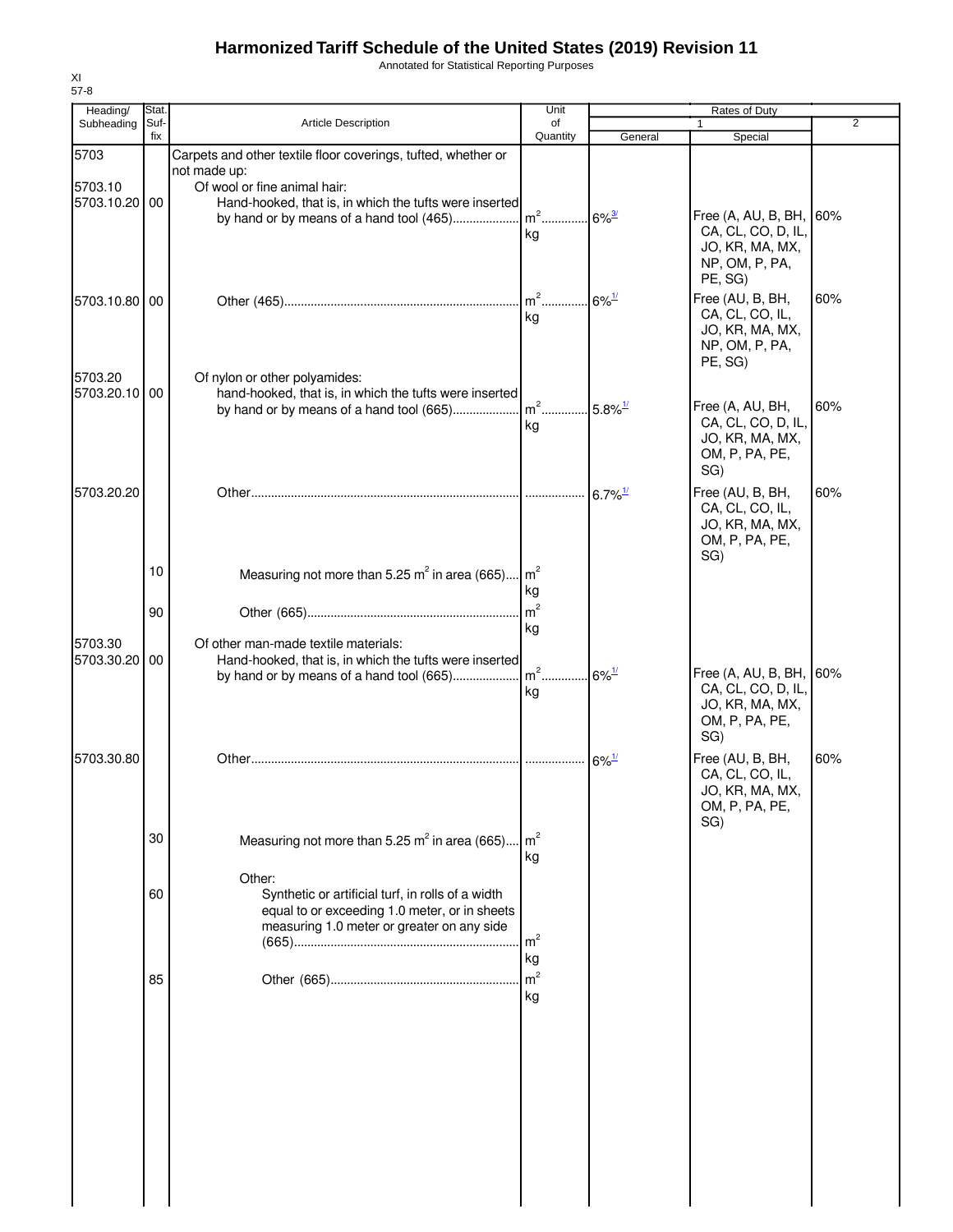Annotated for Statistical Reporting Purposes

| Heading/      | Stat. |                                                                                      | Unit           |                                 | Rates of Duty                     |                |
|---------------|-------|--------------------------------------------------------------------------------------|----------------|---------------------------------|-----------------------------------|----------------|
| Subheading    | Suf-  | Article Description                                                                  | of             |                                 | 1                                 | $\overline{2}$ |
|               | fix   |                                                                                      | Quantity       | General                         | Special                           |                |
| 5703 (con.)   |       | Carpets and other textile floor coverings, tufted, whether or<br>not made up: (con.) |                |                                 |                                   |                |
| 5703.90.00 00 |       |                                                                                      | $m2$ .         | $.3.8\%$ <sup>1/</sup>          | Free (A, AU, B, BH, 60%           |                |
|               |       |                                                                                      | kg             |                                 | CA, CL, CO, D, E,                 |                |
|               |       |                                                                                      |                |                                 | IL, JO, KR, MA,                   |                |
|               |       |                                                                                      |                |                                 | MX, NP, OM, P,                    |                |
|               |       |                                                                                      |                |                                 | PA, PE, SG)                       |                |
| 5704          |       | Carpets and other textile floor coverings, of felt, not tufted or                    |                |                                 |                                   |                |
|               |       | flocked, whether or not made up:                                                     |                |                                 |                                   |                |
| 5704.10.00    |       |                                                                                      |                |                                 | Free (AU, BH, CA,                 | 40%            |
|               |       |                                                                                      |                |                                 | CL, CO, IL, JO,                   |                |
|               |       |                                                                                      |                |                                 | KR, MA, MX, OM,                   |                |
|               | 10    |                                                                                      | m <sup>2</sup> |                                 | P, PA, PE, SG)                    |                |
|               |       |                                                                                      | kg             |                                 |                                   |                |
|               |       |                                                                                      | m <sup>2</sup> |                                 |                                   |                |
|               | 90    |                                                                                      |                |                                 |                                   |                |
| 5704.20.00    |       |                                                                                      | kg             |                                 |                                   |                |
|               |       | Tiles, having a maximum surface area exceeding 0.3m <sup>2</sup>                     |                |                                 |                                   |                |
|               |       |                                                                                      |                | Free <sup>1/</sup>              |                                   | 40%            |
|               | 10    |                                                                                      | m <sup>2</sup> |                                 |                                   |                |
|               |       |                                                                                      | kg             |                                 |                                   |                |
|               | 90    |                                                                                      | m <sup>2</sup> |                                 |                                   |                |
|               |       |                                                                                      | kg             |                                 |                                   |                |
| 5704.90.01    |       |                                                                                      |                | Free <sup>1/</sup>              |                                   | 40%            |
|               | 10    |                                                                                      |                |                                 |                                   |                |
|               |       |                                                                                      | kg             |                                 |                                   |                |
|               | 90    |                                                                                      | m <sup>2</sup> |                                 |                                   |                |
|               |       |                                                                                      | kg             |                                 |                                   |                |
| 5705.00       |       | Other carpets and other textile floor coverings, whether or not                      |                |                                 |                                   |                |
|               |       | made up:                                                                             |                |                                 |                                   |                |
| 5705.00.10 00 |       |                                                                                      | $m2$           | $\mathsf{I}$ Free $\frac{1}{2}$ |                                   | 16%            |
|               |       |                                                                                      | kg             |                                 |                                   |                |
| 5705.00.20    |       |                                                                                      |                | $3.3\%$ <sup>1/</sup>           | Free (AU, B, BH,                  | 35%            |
|               |       |                                                                                      |                |                                 | CA, CL, CO, E <sup>*</sup> , IL,  |                |
|               |       |                                                                                      |                |                                 | JO, KR, MA, MX,<br>NP, OM, P, PA, |                |
|               |       |                                                                                      |                |                                 | PE, SG)                           |                |
|               |       | Of wool or fine animal hair:                                                         |                |                                 |                                   |                |
|               | 05    |                                                                                      | m <sup>2</sup> |                                 |                                   |                |
|               |       |                                                                                      | kg             |                                 |                                   |                |
|               | 15    |                                                                                      | m <sup>2</sup> |                                 |                                   |                |
|               |       |                                                                                      | kg             |                                 |                                   |                |
|               | 20    |                                                                                      | m <sup>2</sup> |                                 |                                   |                |
|               |       |                                                                                      | kg             |                                 |                                   |                |
|               | 30    |                                                                                      | m <sup>2</sup> |                                 |                                   |                |
|               |       |                                                                                      | kg             |                                 |                                   |                |
|               | 90    |                                                                                      | m <sup>2</sup> |                                 |                                   |                |
|               |       |                                                                                      | kg             |                                 |                                   |                |
|               |       |                                                                                      |                |                                 |                                   |                |
|               |       |                                                                                      |                |                                 |                                   |                |
|               |       |                                                                                      |                |                                 |                                   |                |
|               |       |                                                                                      |                |                                 |                                   |                |
|               |       |                                                                                      |                |                                 |                                   |                |
|               |       |                                                                                      |                |                                 |                                   |                |
|               |       |                                                                                      |                |                                 |                                   |                |
|               |       |                                                                                      |                |                                 |                                   |                |
|               |       |                                                                                      |                |                                 |                                   |                |
|               |       |                                                                                      |                |                                 |                                   |                |
|               |       |                                                                                      |                |                                 |                                   |                |
|               |       |                                                                                      |                |                                 |                                   |                |
|               |       |                                                                                      |                |                                 |                                   |                |
|               |       |                                                                                      |                |                                 |                                   |                |